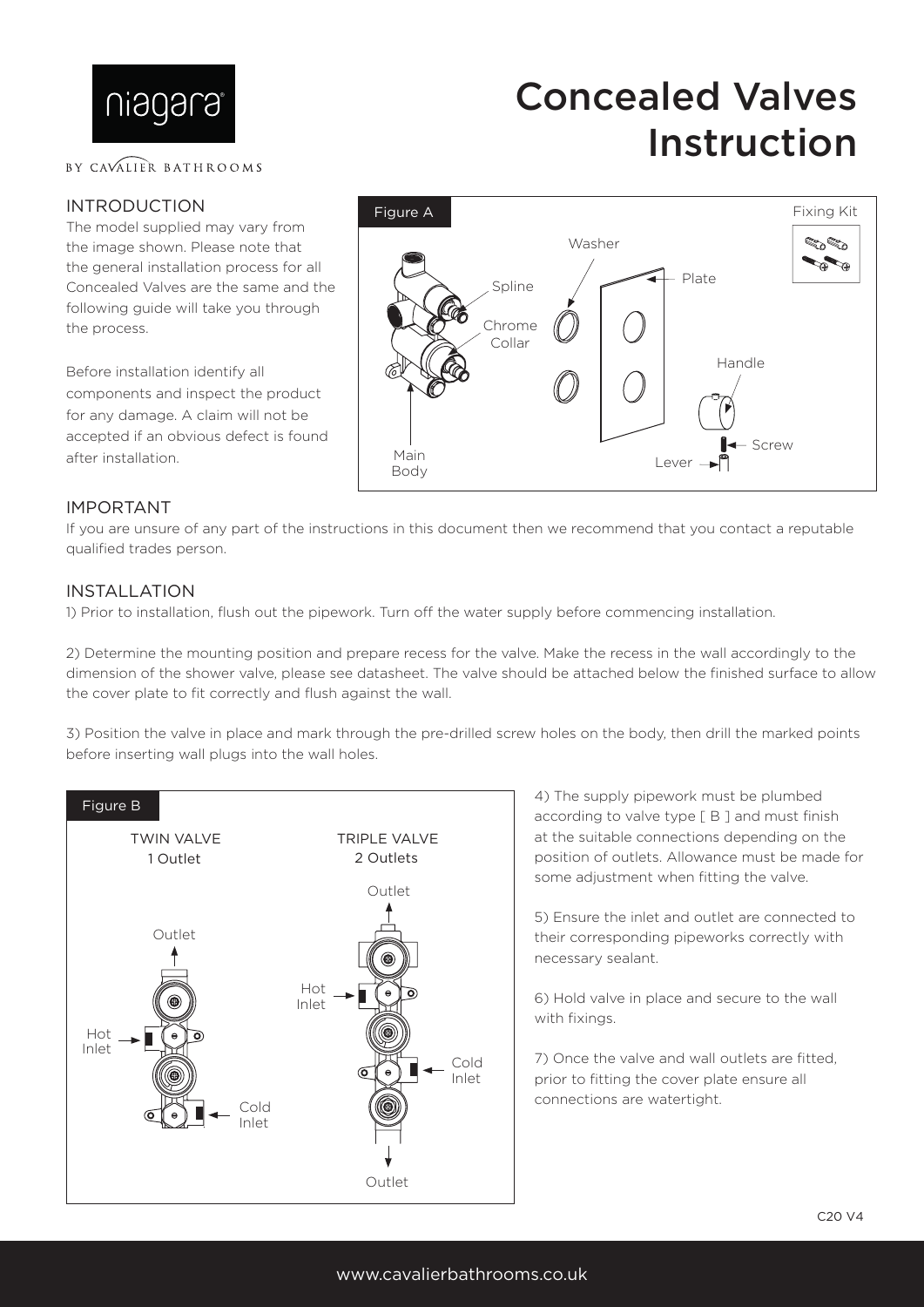

## Concealed Valves Instruction

### BY CAVALIER BATHROOMS

8) The cover plate is fitted by applying clear silicone sealant around the back edge of the cover plate and carefully pressing into position until it is flush with the tiles. [ C ]

9) Fit the rubber washer, handle body, grub screw and handle lever. Fit the stop lug and handle body with part A and B aligned by pushing fully onto the shaft. Hold firmly in position, screw and tighten the handle lever. [ D ]



### Temperature Setting Procedure

Use the flow control button to control the water flow [E]. Turn on the water supply and test all pipework for leaks. Allow water to stabilise, this should be at approximately 38°C when aligned as shown [D]. If the temperature is not 38˚C you will need to adjust by following the temperature reset steps below:

1) Unscrew the handle. 2) Adjust the temperature, contact a reputable trades person if any doubt. 3) Once the temperature is set correctly, fix the handle back to the valve. [ D ]